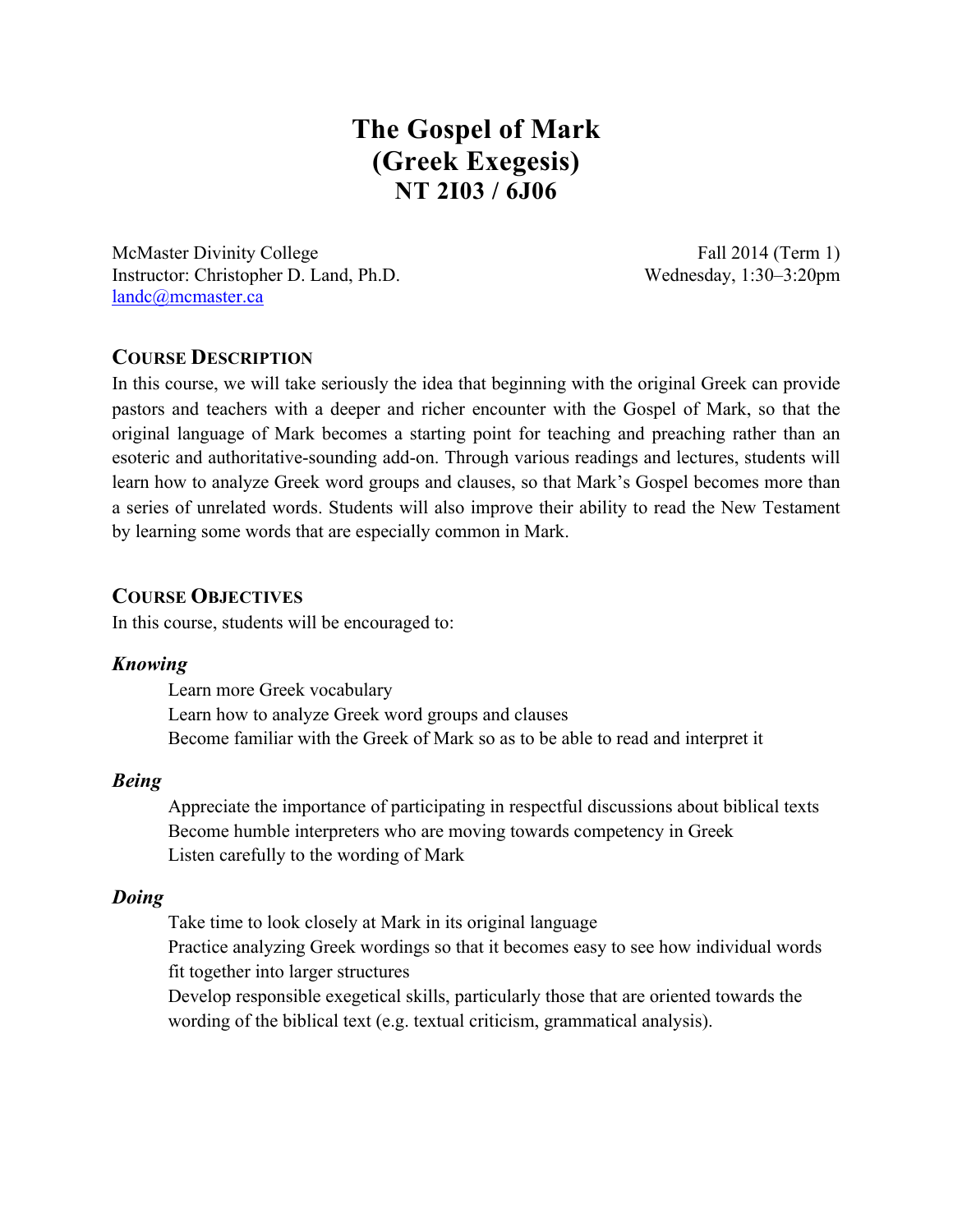#### **COURSE PREREQUISITES**

Prerequisite courses are: NT 1B03 and NT 1C03, or NT 1G03 and NT 1H03 (or equivalent)

#### **COURSE REQUIREMENTS**

*Please Note: Students are required to complete all of the following assignments. All assignments must be submitted in PDF via Avenue to Learn (unless alternative arrangements are made with the professor in advance of a due date). A penalty of 2% per day will be applied to all late assignments. No assignments will be accepted after December 12th.*

- 1. Class Participation (10%). Students are expected to complete weekly readings and assignments on schedule, to attend class, and to participate in class discussions. For those weeks where a passage from the Gospel of Mark is being discussed, each student will be assigned a specific range of verses within the passage. The student will then receive credit for showing up to class prepared to read the verses aloud and then contribute some comments and/or questions concerning those verses. In the event that a student is unable to attend class *due to extenuating circumstances*, the relevant classes (to a limit of 2) will be factored out of the participation grade—provided the student discusses his or her absence with the professor in a punctual manner (preferably in advance of the missed class).
- 2. Vocabulary Quizzes (10%). On each of the starred dates in the calendar below, students will write a brief vocabulary quiz. The "Special Vocabulary" from Kubo, *A Reader's Greek–English Lexicon of the New Testament* (Grand Rapids: Zondervan, 1975) will be included on every quiz, but each quiz will also cover a specific section of the Greek vocabulary included in Porter, Reed, and O'Donnell, *Fundamentals of New Testament Greek* (Grand Rapids: Eerdmans, 2010). The relevant vocabulary lists will be distributed electronically at the beginning of the semester, with the relevant sections highlighted.
- 3. Weekly Grammar Exercises (20%). Each week, students will learn some grammatical concepts and then apply those concepts to the analysis of Greek wordings. This will involve a lecture at the end of each class session, some reading from a forthcoming grammar textbook, and some exercises from that textbook. The grammar reading and exercises will be distributed electronically at the end of each class lecture. The exercises are then **due at 1:00pm** the following week, in accordance with the schedule below.
- 4. Weekly Exegetical Assignments (40%). Each week, students will examine an assigned biblical passage and then prepare both exegetical notes and an English translation. An overview of the weekly exegetical assignment will be handed out at the beginning of the semester. These assignments are **due at 1:00pm** on each day of class, according to the schedule below.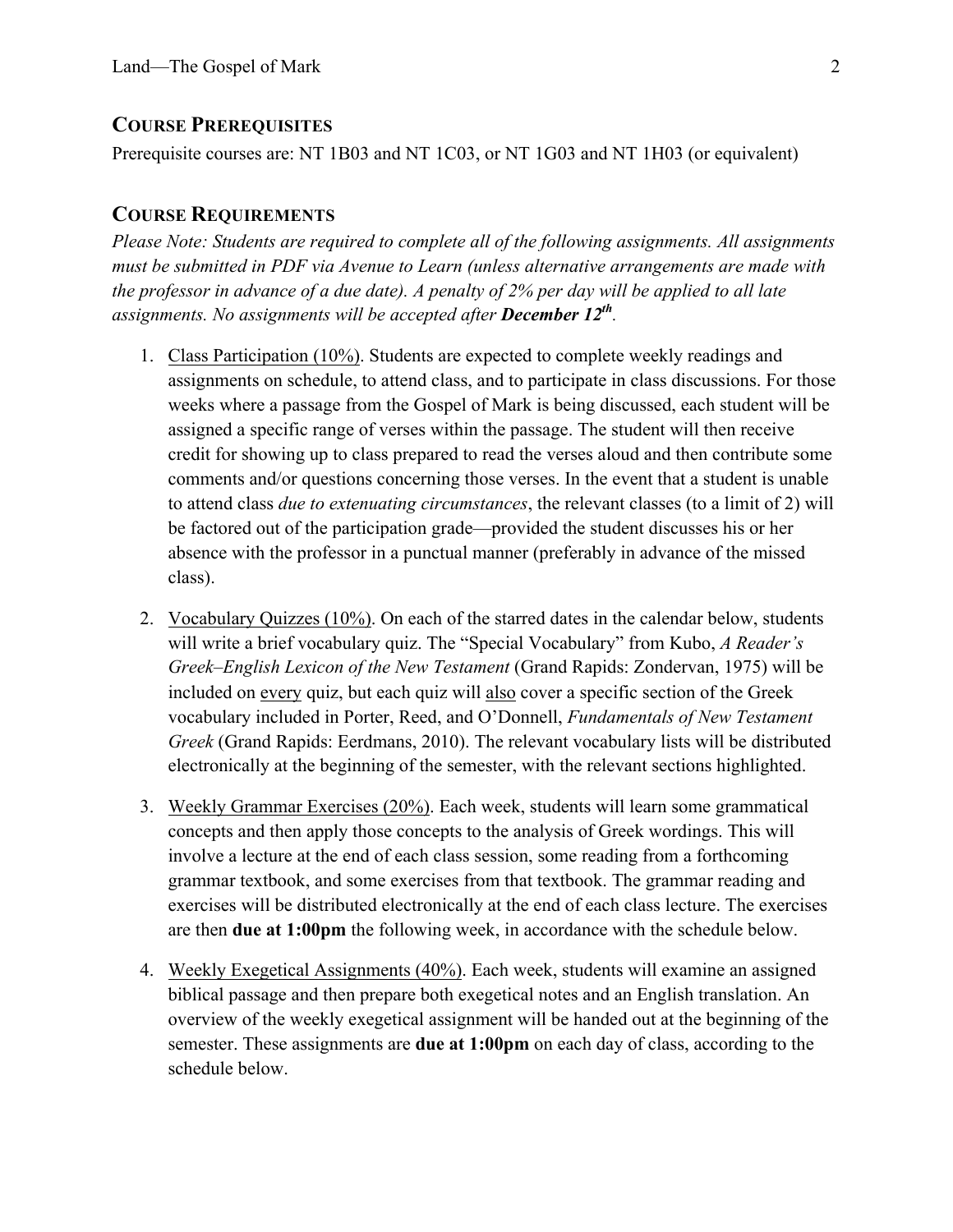5. Final Examination (20%). Students must complete a final examination, which is scheduled for **December 10<sup>th</sup>** during the regular class time. This exam will test each student's familiarity with the Greek language and with the Gospel of Mark. First, students will be asked a variety of grammatical questions. Second, they will translate two passages from the Gospel of Mark.

## *Special Requirements for Repeat Professional Track Students:*

- 1. Extra-Biblical Analyses (20%). *In place of the weekly grammar exercises*, professional track students who have already completed a Greek Exegesis course will read an assigned extra-biblical passage and then explicitly diagram certain clauses and word groups from the passage. These analyses will be worth 20% of the student's final grade.
- 2. Exegetical Paper (30%). *In place of the final examination*, repeat professional track students will submit a 3,500-word exegetical paper on a passage from the Gospel of Mark. The paper must follow the *McMaster Divinity College Style Guidelines for Essays and Theses* and must demonstrate careful interaction with the Greek text of Mark. It will be due on **December 10th at 11:59pm** and will be worth 30% of the student's final grade.

## *Special Requirements for Research Track Students:*

- 1. Class Participation (0%). Research degree students will not receive credit for preparation and participation, although these will remain required elements of the course.
- 2. Weekly Exegetical Assignments (20%). Research track students are expected to include more detailed notes in their exegetical assignments, reflecting more careful reading and an advanced knowledge of exegetical and interpretive issues. These assignments will be worth 20% of the final grade.
- 3. Research Paper (30%). Research degree students will submit a research paper that employs a grammatical analysis in order to clarify or resolve a specific interpretive issue relevant to the Gospel of Mark. The paper must be *at least* 3,500 words, must include a focused analysis of the Greek text of Mark, and must follow the *McMaster Divinity College Style Guidelines for Essays and Theses*. It will be due on **December 10th at 11:59pm** and will be worth 30% of the final grade.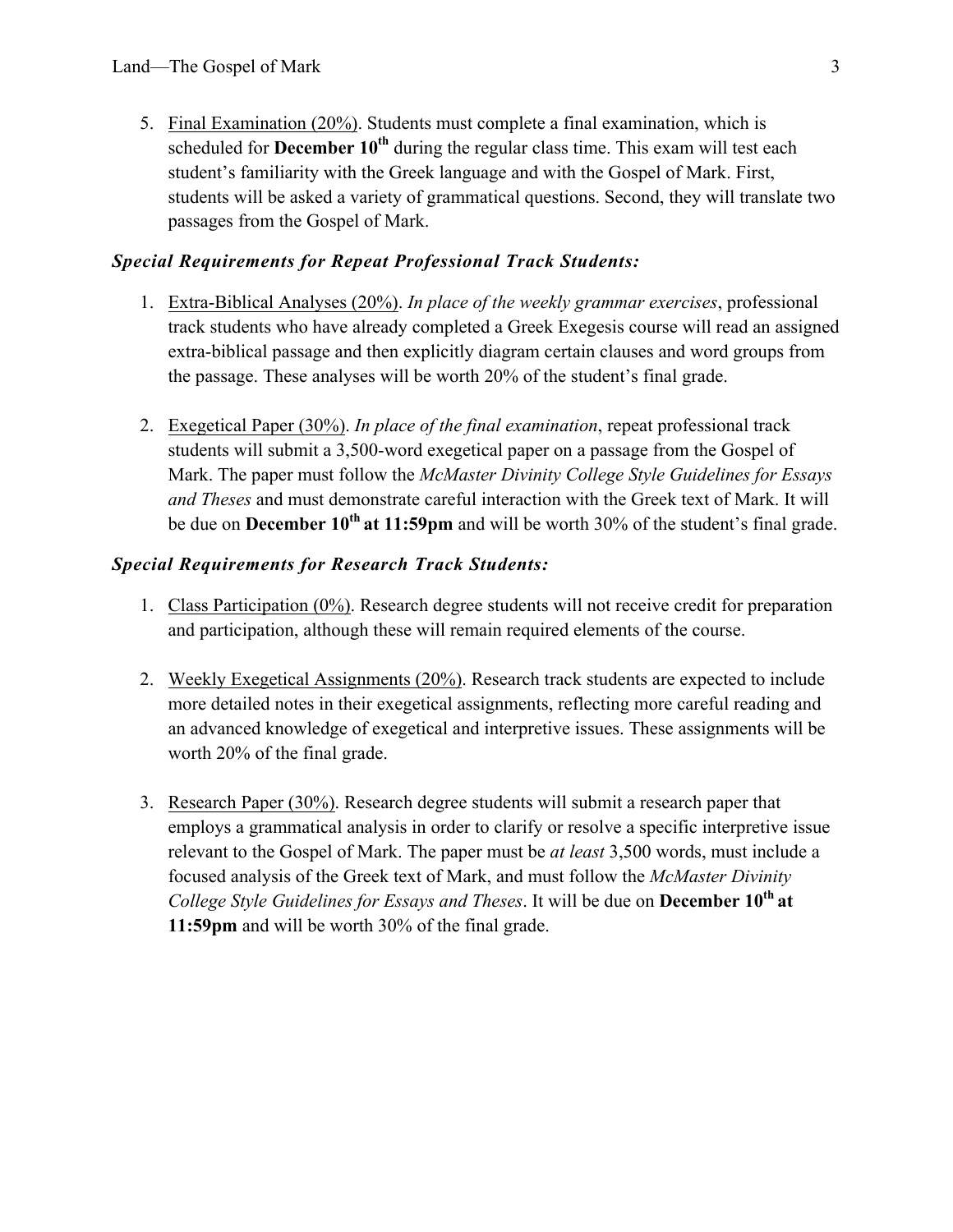#### **GRADING SUMMARIES**

|       | <b>Repeat Professional Students:</b> |      |
|-------|--------------------------------------|------|
| 10%   | Preparation & Participation          | 10%  |
| 10%   | <b>Vocabulary Quizzes</b>            | 10%  |
| 20%   | <b>Extra-Biblical Analyses</b>       | 20%  |
| 40%   | <b>Exegetical Assignments</b>        | 30%  |
| 20%   | <b>Exegetical Paper</b>              | 30%  |
| 100%  | Total                                | 100% |
|       |                                      |      |
| $0\%$ |                                      |      |
| 10%   |                                      |      |
| 20%   |                                      |      |
| 20%   |                                      |      |
| 30%   |                                      |      |
| 20%   |                                      |      |
| 100%  |                                      |      |
|       |                                      |      |

|         | <b>Repeat Professional Students:</b> |      |
|---------|--------------------------------------|------|
| 10%     | Preparation & Participation          | 10%  |
| 10%     | <b>Vocabulary Quizzes</b>            | 10%  |
| 20%     | <b>Extra-Biblical Analyses</b>       | 20%  |
| 40%     | <b>Exegetical Assignments</b>        | 30%  |
| 20%     | <b>Exegetical Paper</b>              | 30%  |
| $100\%$ | Total                                | 100% |
|         |                                      |      |

## **TEXTBOOKS**

Students are required to possess the following:

- A standard edition of the Greek New Testament, such as the Nestle-Aland  $(26<sup>th</sup>-28<sup>th</sup>$  ed.), UBS  $(3^{rd}-4^{th}$  ed.) or Westcott-Hort.
- A suitable Greek–English lexicon (see bibliography below).

A suitable commentary on the Gospel of Mark (see bibliography below).

Students are recommended to possess (or have access to) the following:

- Porter, Reed, and O'Donnell, *Fundamentals of New Testament Greek* (Grand Rapids: Eerdmans, 2010).
- Porter, Stanley E., *Idioms of the Greek New Testament* (2<sup>nd</sup> ed.; Sheffield: Sheffield Academic Press, 1994).
- A parsing tool, such as biblewebapp.com, Bibleworks, Logos, or Accordance.
- Metzger, Bruce Manning. *A Textual Commentary on the Greek New Testament*. 2<sup>nd</sup> ed. Stuttgart: Deutsche Bibelgesellschaft, 1994. [A copy can be made available for consultation during the semester.]

All required textbooks for this class are available from the College's book service, READ On Bookstore, Room 145, McMaster Divinity College. Texts may be purchased on the first day of class. For advance purchase, you may contact READ On Bookstore, 304 The East Mall, Suite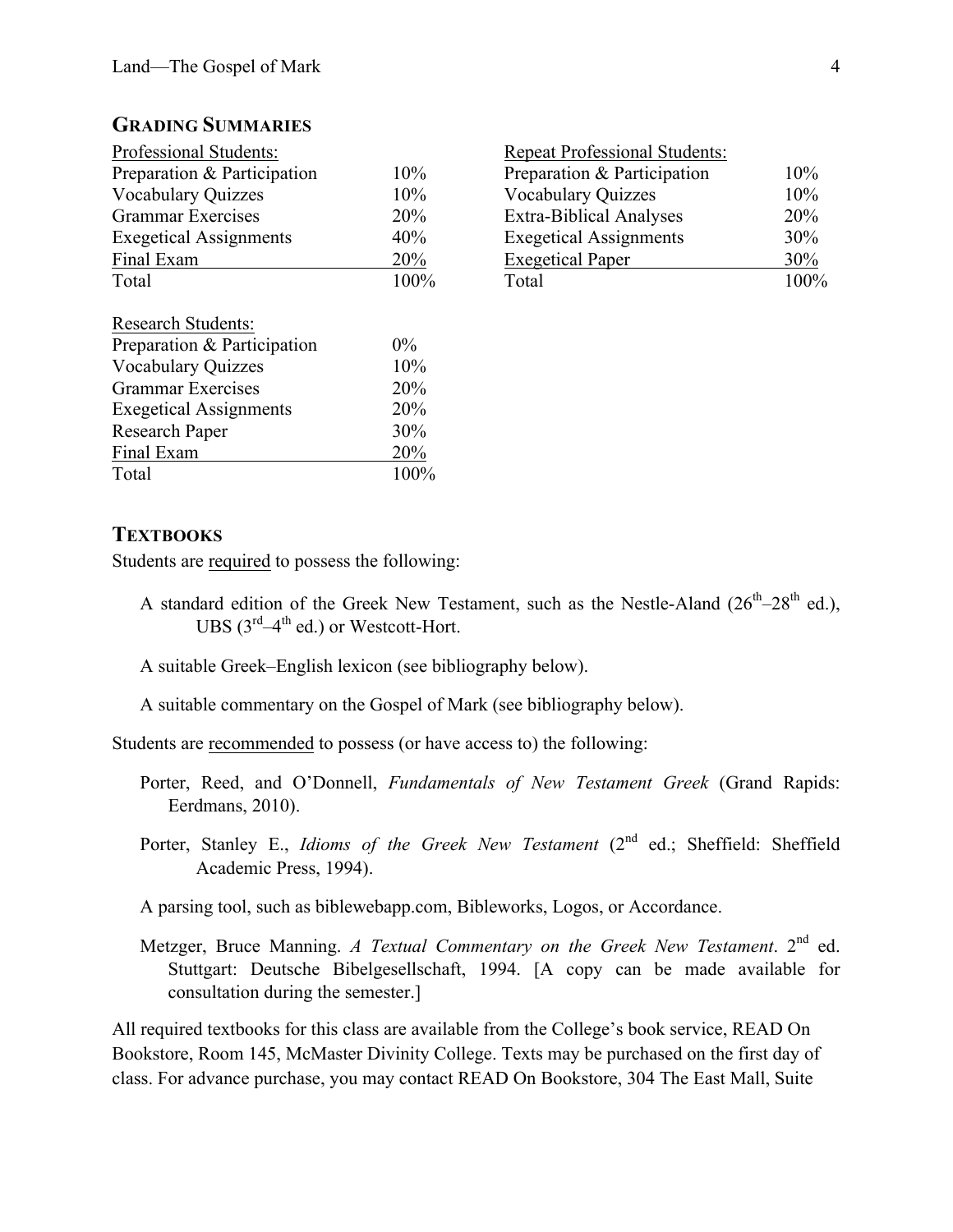100, Etobicoke, ON M9C 5K1: phone 416.620.2934; fax 416.622.2308; email books@readon.ca. Other book services may also carry the texts.

| Dates               | Grammar<br>Exercise<br>Due                                                                                      | Exegetical<br>Assignment<br>Due | Grammar Topic                                                   | <b>Texts Assigned</b>         |  |  |  |  |
|---------------------|-----------------------------------------------------------------------------------------------------------------|---------------------------------|-----------------------------------------------------------------|-------------------------------|--|--|--|--|
|                     | Fundamentals                                                                                                    |                                 |                                                                 |                               |  |  |  |  |
| Sep<br>10           |                                                                                                                 |                                 | Introduction to Linguistic Analysis                             | Mark 1:1-15<br>1 Clem 1       |  |  |  |  |
| Sep<br>17           |                                                                                                                 |                                 | Orthography, Phonology, Morphology,<br><b>Textual Criticism</b> | Mark 1:21-34<br>1 Clem 2      |  |  |  |  |
|                     | <b>Grammatical Structures</b>                                                                                   |                                 |                                                                 |                               |  |  |  |  |
| *Sep<br>24          | 1                                                                                                               | $\mathbf{1}$                    | <b>Grammatical Units and Structures</b>                         | Mark 2:1-12<br>1 Clem 3:1-4:6 |  |  |  |  |
| Oct<br>$\mathbf{1}$ | $\overline{2}$                                                                                                  | $\overline{2}$                  | <b>Word Group Structures</b>                                    | Mark 3:20-35<br>1 Clem 4      |  |  |  |  |
| Oct<br>8            | 3                                                                                                               | $\overline{3}$                  | <b>Clausal Structures</b>                                       | Mark 4:1-20<br>1 Clem 5       |  |  |  |  |
|                     | <b>Grammatical Choices</b>                                                                                      |                                 |                                                                 |                               |  |  |  |  |
| *Oct<br>15          | $\overline{4}$                                                                                                  | $\overline{4}$                  | Transitivity and Agency                                         | Mark 4:21-41<br>1 Clem 6      |  |  |  |  |
| Oct<br>22           | 5                                                                                                               | 5                               | Circumstances                                                   | Mark 6:7-29<br>1 Clem 7       |  |  |  |  |
| Oct<br>29           | 6                                                                                                               | 6                               | <b>Attitude and Remoteness</b>                                  | Mark 7:1-23<br>1 Clem 8       |  |  |  |  |
| $*$ Nov<br>5        | $\tau$                                                                                                          | $\overline{7}$                  | Polarity, Person,<br>Direct Address, Direct Discourse           | Mark 8:22-9:1<br>1 Clem 9     |  |  |  |  |
| <b>Nov</b><br>12    | 8                                                                                                               | 8                               | Aspect, Conjunction, Apposition                                 | Mark 11:1-19<br>1 Clem 10     |  |  |  |  |
| <b>Nov</b><br>19    | 9                                                                                                               | 9                               | <b>Expression/Ordering of Elements</b>                          | Mark 13:1-23<br>1 Clem 11     |  |  |  |  |
| $*$ Nov<br>26       | 10                                                                                                              | 10                              | <b>Cohesive Devices</b>                                         |                               |  |  |  |  |
| Dec<br>3            | <b>Exam Review</b>                                                                                              |                                 |                                                                 |                               |  |  |  |  |
| Dec<br>10           | <b>Final Examination (First Time Students)</b><br><b>Exegetical Papers Due (Research &amp; Repeat Students)</b> |                                 |                                                                 |                               |  |  |  |  |

## **COURSE SCHEDULE**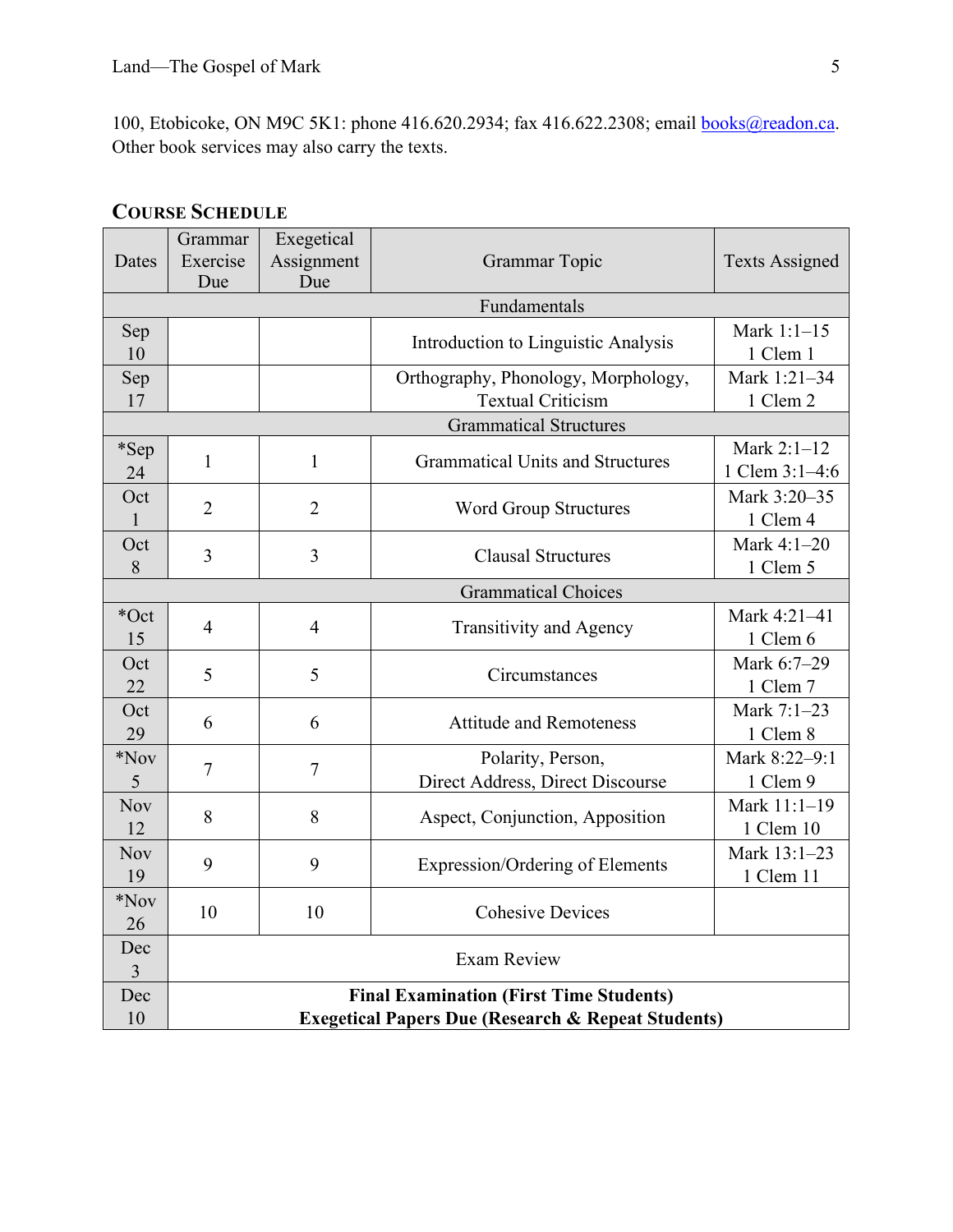#### **SUITABLE GREEK-ENGLISH LEXICONS**

- Bauer, Walter, Frederick W. Danker, W. F. Arndt, and F. W. Gingrich. *Greek-English Lexicon of the New Testament and Other Early Christian Literature.* 3rd ed. Chicago: University of Chicago Press, 2000.
- Danker, Frederick W. *The Concise Greek-English Lexicon of the New Testament*. Chicago: University of Chicago Press, 2009.
- Liddell, Henry George, Robert Scott, and Henry Stuart Jones. *A Greek-English Lexicon.* 9th ed. Oxford: Clarendon, 1996. [Available Online @ www.tlg.uci.edu/lsj/]
- Liddell, Henry George, and Robert Scott. *An Intermediate Greek-English Lexicon*. Oxford: Clarendon Press, 1889.
- Liddell, Henry George, and Robert Scott. *Liddell and Scott's Greek-English Lexicon, Abridged*. Simon Wallenberg Press, 2007.
- Louw, J.P., and E.A. Nida, *Greek–English Lexicon of the New Testament Based on Semantic Domains.* 2 vols. New York: United Bible Societies, 1989.
- Thayer, J.H., *A Greek–English Lexicon of the New Testament.* New York: American Book Company, 1897.

#### **SUITABLE COMMENTARIES ON THE GOSPEL OF MARK**

- Cranfield, C.E.B., *The Gospel According to St Mark* (CGTC; Cambridge: Cambridge University Press, 1959).
- France, R.T., *The Gospel of Mark* (NIGTC; Grand Rapids: Eerdmans, 2002).
- Gould, E.P., *A Critical and Exegetical Commentary on the Gospel According to St Mark* (ICC; Edinburgh: T. & T. Clark, 1901).
- Guelich, R.H., *Mark 1-8:26* (WBC 34A; Dallas: Word, 1989); C.A. Evans, *Mark 8:27-16:20* (WBC 34b; Dallas: Word, 2001).
- Gundry, R.H., *Mark: A Commentary on his Apology for the Cross* (Grand Rapids: Eerdmans, 1993).

Lagrange, M.-J., *Évangile selon Saint Marc* (EB; Paris: Gabalda,1947).

- Lohmeyer, E., *Das Evangelium des Markus* (MeyerK; Göttingen: Vandenhoeck & Ruprecht, 1967).
- Marcus, J., *Mark 1-8* (AB 27; New York: Doubleday, 1999); *Mark 8-16* (AB 27A; New Haven: Yale University Press, 2009).